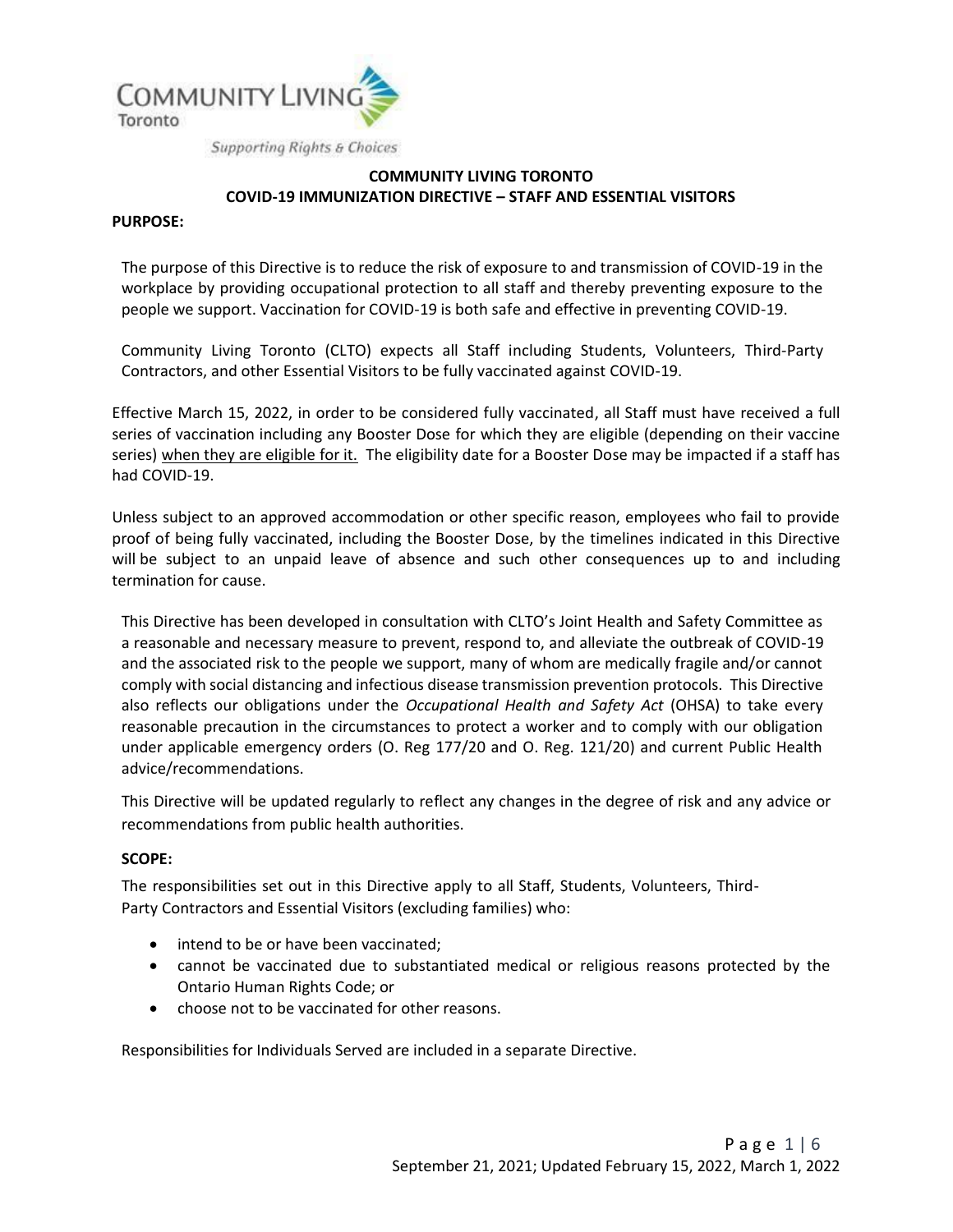

# **EFFECTIVE DATE:**

This Directive and Staff COVID-19 Vaccination Declaration Form is effective September 7, 2021.

#### **DEFINITIONS:**

All CLTO staff (full-time, part-time, relief and/or on contract), Volunteers, Students, and any person who performs work for CLTO are all collectively referred to herein as **Staff**. This includes a Staff who is currently employed by CLTO or has, at the time this Directive comes into effect, already accepted a position with CLTO (Existing Staff); and any person applying to be a Staff (i.e., a Prospective Staff).

**Essential Visitors** includes third-party contractors, healthcare providers, and other visitors with a specific purpose for individuals served or their environment (e.g., cleaning, maintenance). This does not include family for purposes of this Directive.

**Third-party Contractors** people or businesses who have been hired as part of a service agreement with CLTO to provide a specific service for (e.g., cleaning, maintenance, agency staff).

**\*Fully Vaccinated** means it has been more than fourteen (14) days since the employee received:

- i. the full series of a COVID-19 vaccine authorized by Health Canada, or any combination of such vaccines; or
- ii. one or two doses of a COVID-19 vaccine not authorized by Health Canada, followed by one dose of a COVID-19 mRNA vaccine (Moderna or Pfizer) authorized by Health Canada; or
- iii. three doses of a COVID-19 vaccine not authorized by Health Canada.

\*health.gov.on.ca/en/pro/programs/publichealth/coronavirus/docs/vaccine/COVID-19\_fully\_vaccinated\_status\_ontario.pdf (February 28, 2022)

Effective March 15, 2022, in order to be Fully Vaccinated a CLTO staff must have received any **Booster Dose** for which they are eligible within thirty (30) days of becoming eligible. Date of eligibility for Booster Dose may be impacted if the staff has had COVID-19.

**Booster Dose** means a booster(s) or additional dose(s) of a COVID-19 vaccine authorized and recommended by Health Canada.

**Unvaccinated** or **Not Vaccinated** is defined as not meeting the above criteria for being Fully Vaccinated.

#### **GENERAL PRINCIPLES:**

1. **Mandatory Vaccination for Prospective Staff:** All Prospective Staff will be mandated to demonstrate current Full Vaccination against COVID-19 as a pre-condition for becoming an employee, subject to legally required accommodation as described below.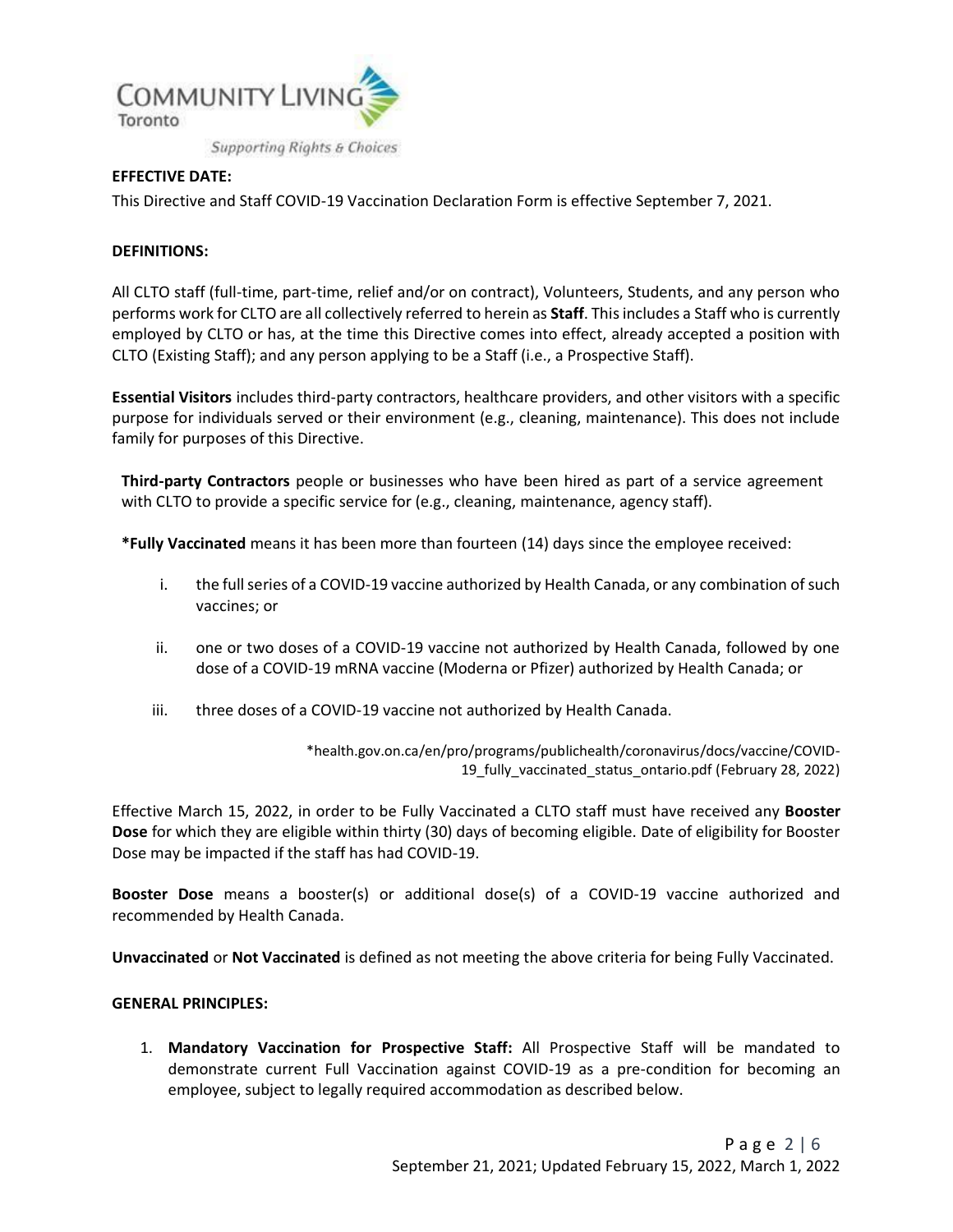

- 2. **Vaccination for Existing Staff Required:** All employees will be required to provide proof of Full Vaccination, unless subject to an approved accommodation. Employees who fail to provide proof of having received a first dose, Initial Vaccination and Booster Dose by the timelines indicated in this Directive will be subject to an unpaid leave of absence and such other consequences as defined below.
- 3. **Third Party Contractors and Essential Visitors:** Non-employees performing placements or services paid for by CLTO will be required to provide proof and/or attest to being "fully vaccinated". CLTO contracts with Staffing Agencies that provide personal support employment services and CLTO Memorandum of Understanding with other third-party contractors outline the requirement that only staff that are fully vaccinated are permitted to provide service to CLTO.
- 4. **Respect for Human Rights:** CLTO will provide accommodation up to the point of undue hardship where required by the Ontario *Human Rights Code* (*OHRC*).

## **PROCEDURE:**

# **A. PROSPECTIVE STAFF – Proof of Immunization and/or Consideration for Accommodation**

- 1. During the recruitment process, Prospective Staff will be informed that anyone applying to be a Community Living of Toronto Staff member will be asked to show proof of full vaccination against COVID-19 as a condition for hire/placement. Prospective staff will not be permitted to begin work until a copy of their Ministry of Health vaccination record has been submitted to Occupational Health and Safety.
- 2. Prior to their employment start date a Prospective Staff will be expected to produce satisfactory proof of being fully vaccinated against COVID-19, and proof uploaded to the CLTO Vaccination tracker upon hire and prior to starting work, subject to accommodation for a *bona fide* human rights need where possible without undue hardship.
- 3. Where accommodation is requested, an assessment will be conducted in consultation with Occupational Health and Safety using the **Risk Assessment Framework,** which will take into consideration the reason the Prospective Staff is unable to show proof of full vaccination, the nature of work to be performed, and the risk to the work environment. Based on this, CLTO will consider whether an accommodation is legally required and/or possible without undue hardship.
- 4. Where accommodation is not legally required, or is not possible without undue hardship to the organization, the offer of employment/placement will be rescinded.

## **B. EXISTING STAFF – Proof of Immunization and/or Consideration for Accommodation**

1. **Proof of being "Fully Vaccinated" is Required:**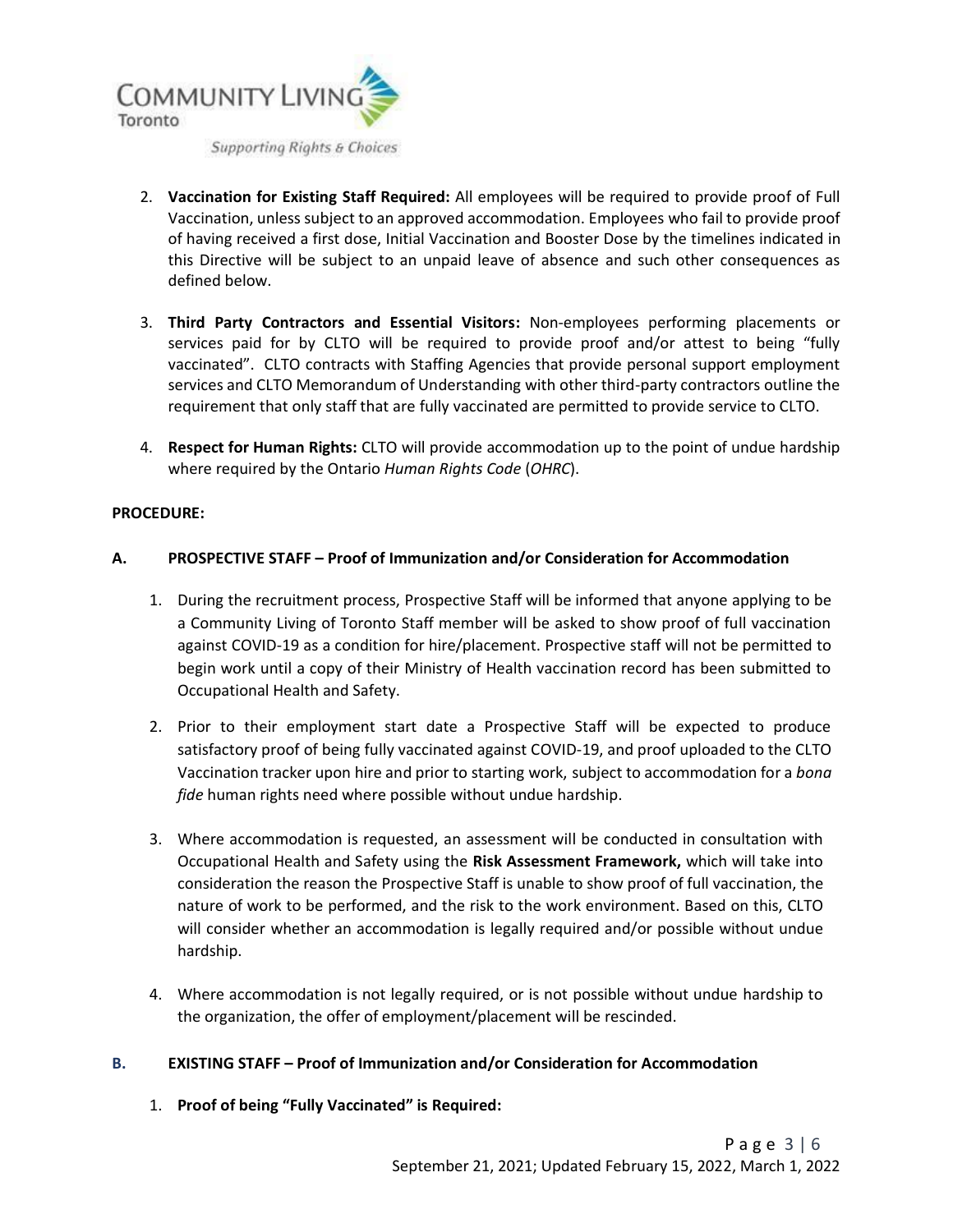

Absent a *bona fide* human rights protected reason, reviewed and approved by Occupational Health and Safety or declining vaccination, all Staff are required to show proof of being Full Vaccinated under the new definition of Fully Vaccinated, which now includes the Booster Dose.

Effective March 15, 2022, the proof of vaccination requirement includes showing proof of having received any Booster Dose(s) for which an employee is eligible **within 30 days of becoming eligible**. This means that if an employee received their initial series of COVID-19 vaccines 114 days (84 days and 30 days) before March 15, 2022, they must show proof of their Booster Dose **by March 15, 2022.** 

Effective December 20, 2021, Staff became eligible to receive a Booster Dose if it has been three months or 84 days since they received a full series of COVID-19 vaccine or immediately if they were previously vaccinated only with the Astra Zeneca or Johnson & Johnson vaccines.

Staff who have tested positive for COVID-19 after December 20, 2021 and are therefore impacted by when the Booster Dose(s) can be administered, should contact their primary care provider and Occupational Health and Safety.

# 2. **Consequences of Failing to Vaccinate by the Timelines Above**

## **Staff with In-Person Responsibilities:**

All Unvaccinated Staff whose responsibilities include in-person activities (whether on a regular or irregular basis), have been or will be placed on an unpaid leave of absence if they fail to show proof of full vaccination as required above.

This leave shall be a grace period during which they will be expected to comply with the Directive.

Employees who fail to take prompt steps to become fully vaccinated during this grace period will be subject to discipline up to and including termination for cause for persistent refusal to comply with the Directive.

## 3. **Accommodation**

- a) CLTO will provide accommodation to the point of undue hardship, to Existing Staff who are unable to be vaccinated for medical or religious reasons. Existing Staff not fully vaccinated for any reason will be asked to complete and submit the **Staff COVID-19 Vaccination Declaration Form** and provide, where requested, substantiated proof to Occupational Health and Safety or designate by October 1, 2021. Email completed form t[o occhealthnurse@cltoronto.ca.](mailto:occhealthnurse@cltoronto.ca)
- b) Where accommodation is requested, an assessment will be conducted by Occupational Health and Safety based on the information provided. Through use of the **Risk Assessment Framework**, the reason for non-vaccination, the nature of work being performed, the risk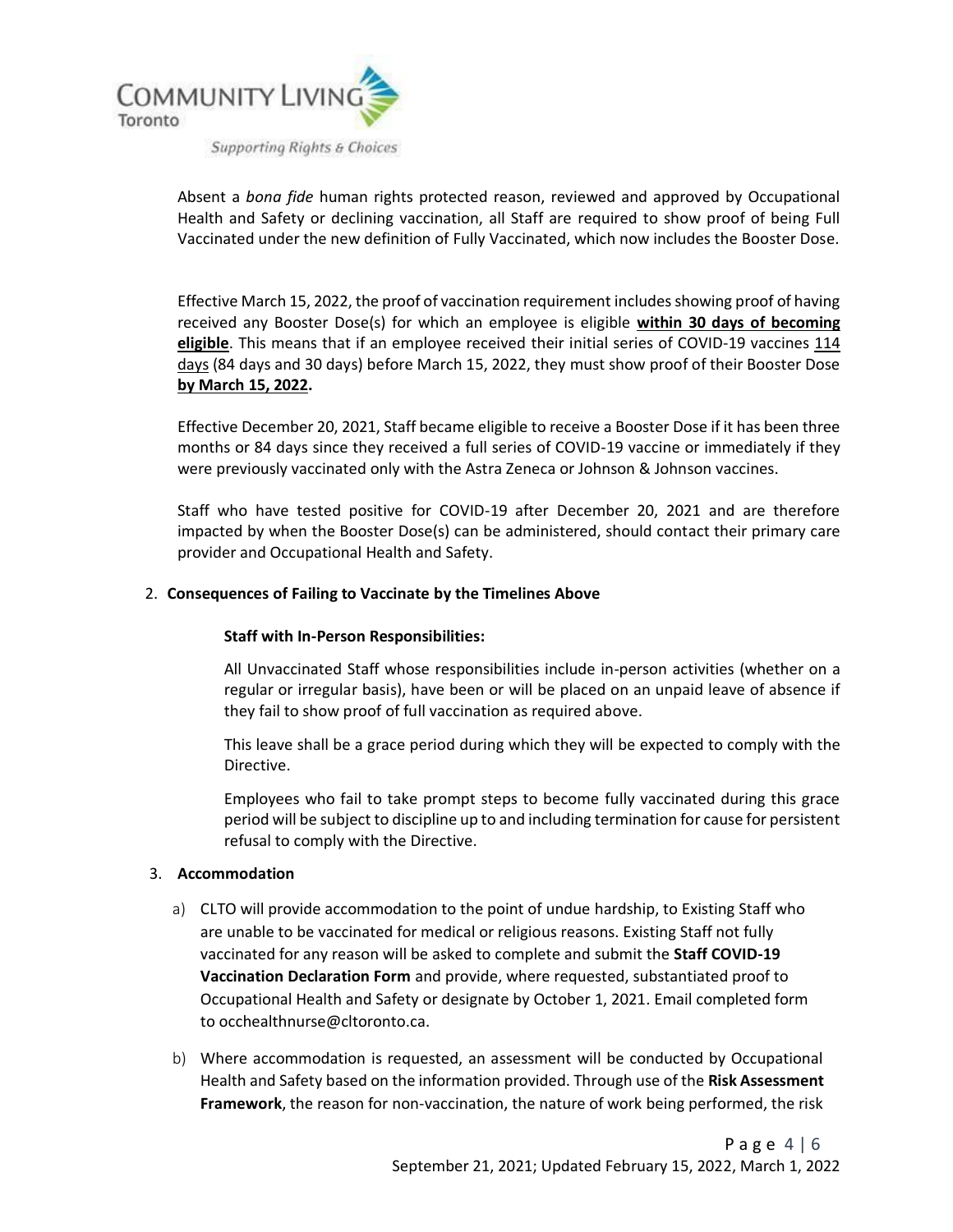

**Supporting Rights & Choices** 

to the work environment, and the current risk of community transmission of COVID-19 will be considered.

- c) Where medical or other human rights protected restrictions are time limited, the impacted employee will be expected to become fully vaccinated on the earliest permissible date possible based on dose interval recommendations from the Ministry of Health after their medical exemption ends.
- d) Existing Staff and Essential Visitors who are not fully vaccinated will be prohibited from working in High-Risk Settings irrespective of CLTO's duty to accommodate. CLTO reserves the right to restrict entry to any of its locations. High-risk environments include situations in which there is:
	- $\circ$  A risk of exposure to vulnerable people supported, other unvaccinated people and/or people who are positive with COVID-19.
	- $\circ$  Close prolonged contact with others, areas with poor ventilation, and/or inability to maintain physical distance; and/or
	- o Any area currently experiencing an outbreak.

Employees working in High-risk environment includes, but is not limited to, all direct support roles, and those who work in and around environments where individuals are supported such as program supervisors, managers, properties staff, IT staff who on occasion may attend the workplace.

## **C. ESSENTIAL VISITORS**

As part of scheduling an appointment or visit, the Essential Visitor will be reminded that as part of screening they will be asked if they have been fully vaccinated prior to entry to a CLTO residence or other CLTO premise.

For any Essential Visitor who identifies that they have not been fully vaccinated, either as part of visit scheduling or at the point of on-site screening, they will be denied entry. The site Supervisor along with Occupational Health and Safety may assess whether accommodation is required and/or possible. Through use of the **Risk Assessment Framework**, the nature of work being performed, the risk to the work environment and any other relevant factors will be considered.

## **D. THIRD PARTY CONTRACTORS**

All contractors will be required to attest that they and any personnel they assign to CLTO will be Fully Vaccinated as a condition of accessing CLTO's premises or providing in-person services to CLTO or the people CLTO supports. CLTO retains the right to require proof of vaccination and deny entry of anyone who is not "fully vaccinated".